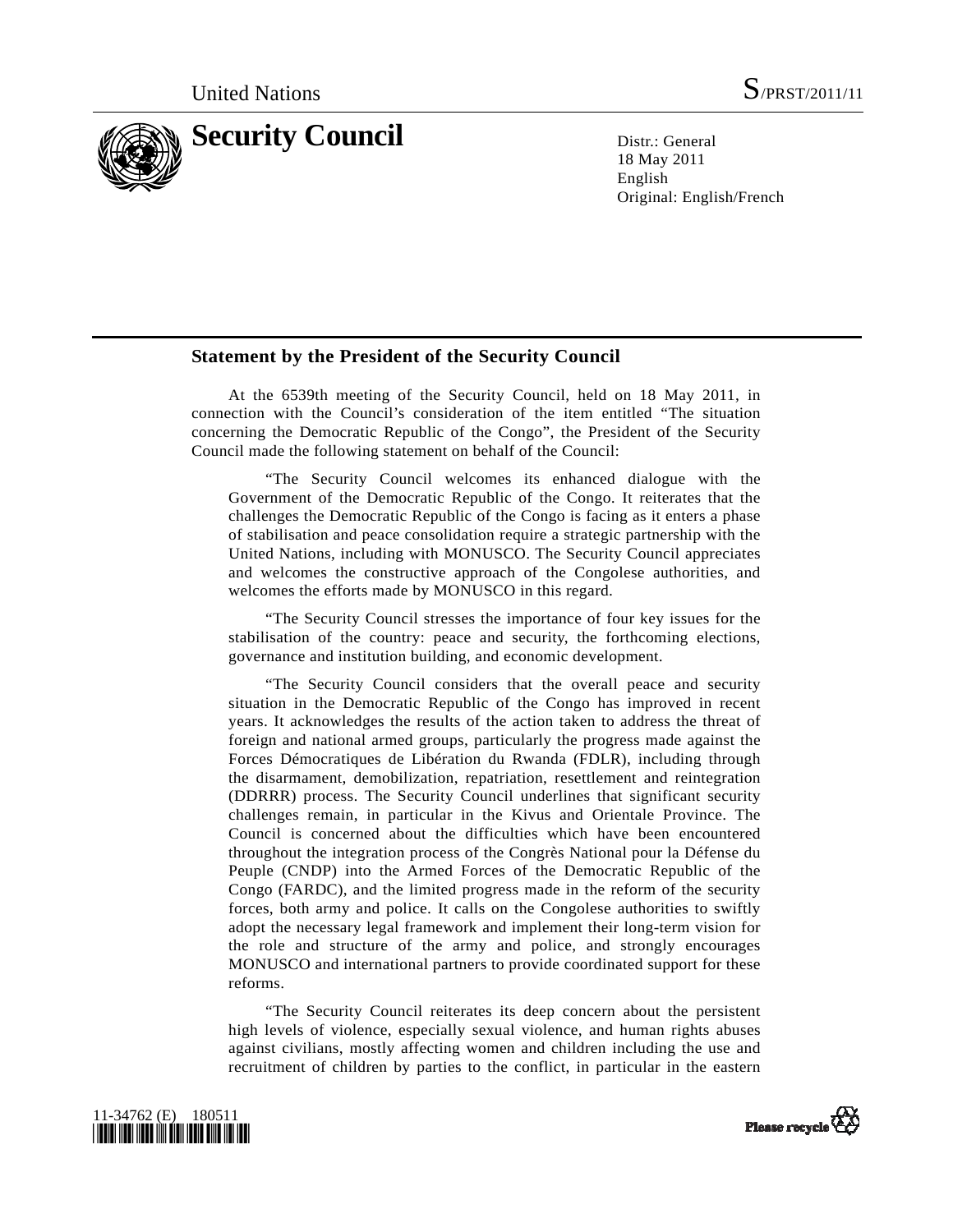part of the country,. It reiterates its deep concern about continuing activities of the Lord's Resistance Army. It calls for an urgent end to the attacks against the civilian population by all armed groups. It condemns all violations of human rights, including those committed by some elements of the Congolese security forces. The Council welcomes progress with the recent prosecutions after the incidents in Fizi and other cases. It reiterates the urgent need for the swift prosecution of all perpetrators of human rights abuses, and urges the Congolese authorities, with the support of MONUSCO, to implement the appropriate responses to address this challenge, including in Walikale. It urges the Congolese government to take all necessary steps, including ensuring proper conduct by their armed forces in compliance with international humanitarian and human rights law, to facilitate the return of refugees and displaced persons.

 "The Security Council notes with interest the electoral calendar presented by the Congolese authorities and urges the Congolese Government as well as all relevant parties to ensure an environment conducive to a credible, inclusive, transparent, peaceful, timely, free and fair electoral process. It expresses its thanks to MONUSCO and the international community for their support to the electoral process to date, and encourages continued support. The Security Council recalls that ensuring freedom of expression and freedom of movement for all candidates, as well as for journalists, human rights defenders and actors from the civil society, is of the utmost importance. It calls upon the Government and all Congolese stakeholders to meet their responsibility in this regard, and further calls upon MONUSCO to support these efforts, in particular through the good offices of the Special Representative of the Secretary-General, enhanced and regular dialogue with the Commission Electorale Nationale Indépendante (CENI) through the Election Partnership Committee, and follow-up on human rights violations. It also calls upon MONUSCO and all relevant international actors to swiftly support the training of the Congolese police, and for donors to provide support for police equipment. It requests the Secretary-General to keep it regularly informed on the electoral process, including on MONUSCO's support to this process.

 "The Security Council stresses the need for urgent progress, with regard to governance and institution building, on judicial reform and support to domestic courts, in order to ensure the rule of law and strengthen the fight against impunity. In this regard, the Council notes the interest of the Congolese authorities for establishing specialized mixed courts to address serious violations of international humanitarian and human rights law, complemented by their existing cooperation with the International Criminal Court. It calls upon MONUSCO and other relevant international actors to support the efforts of the Congolese government in these fields, and to assist in the restoration of basic services, including access to justice, road access, priority health and education infrastructures, and security infrastructures, throughout the country, and especially in conflict-affected areas.

 "The Security Council underlines the importance of economic development to ensure long-term stabilization and peace consolidation. It stresses that special attention should be placed on women's empowerment and participation in the economy, job creation for youth, and reintegration of former combatants. It also underlines the need for further progress in ensuring